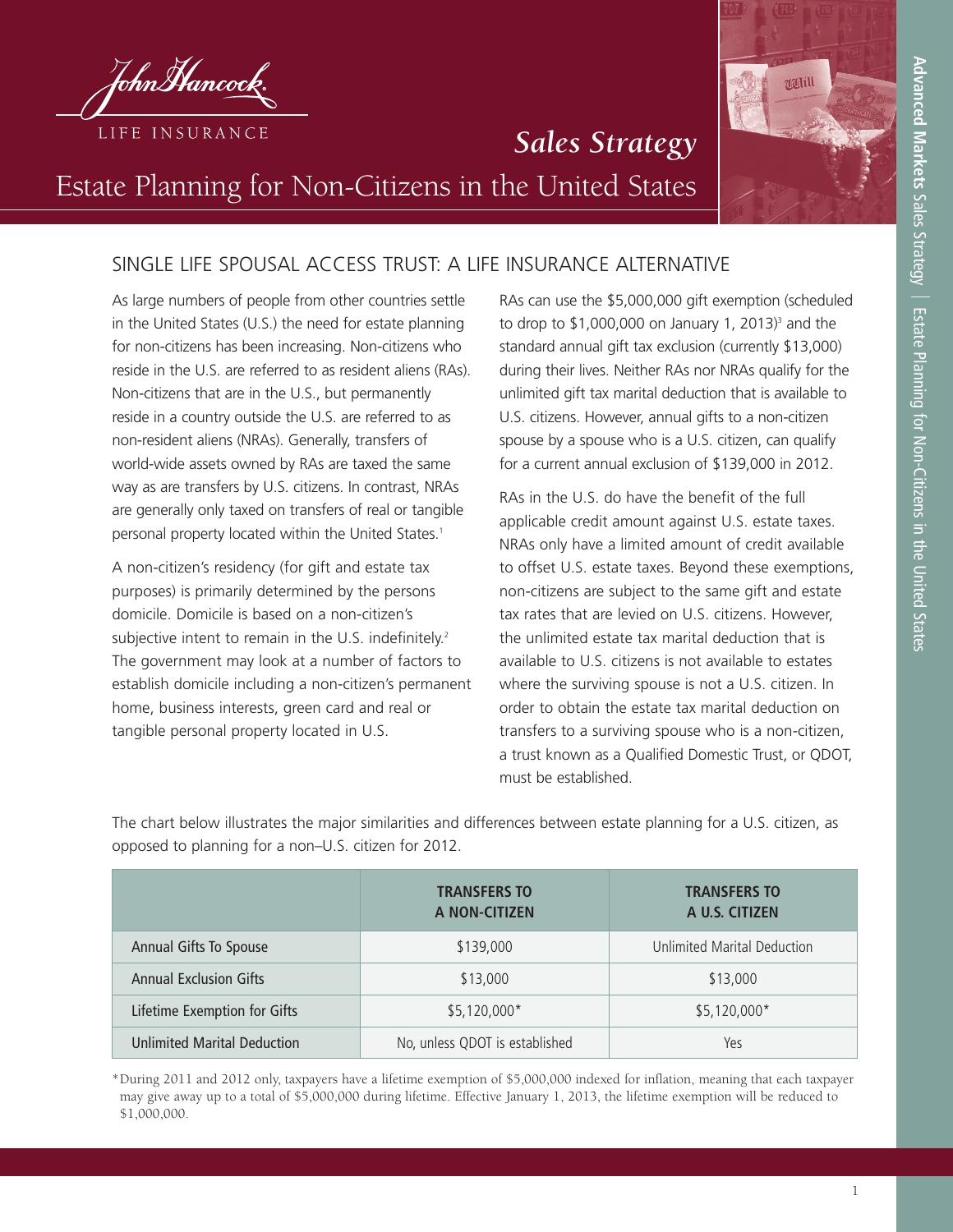# *A more flexible planning solution for non-citizen spouses.*

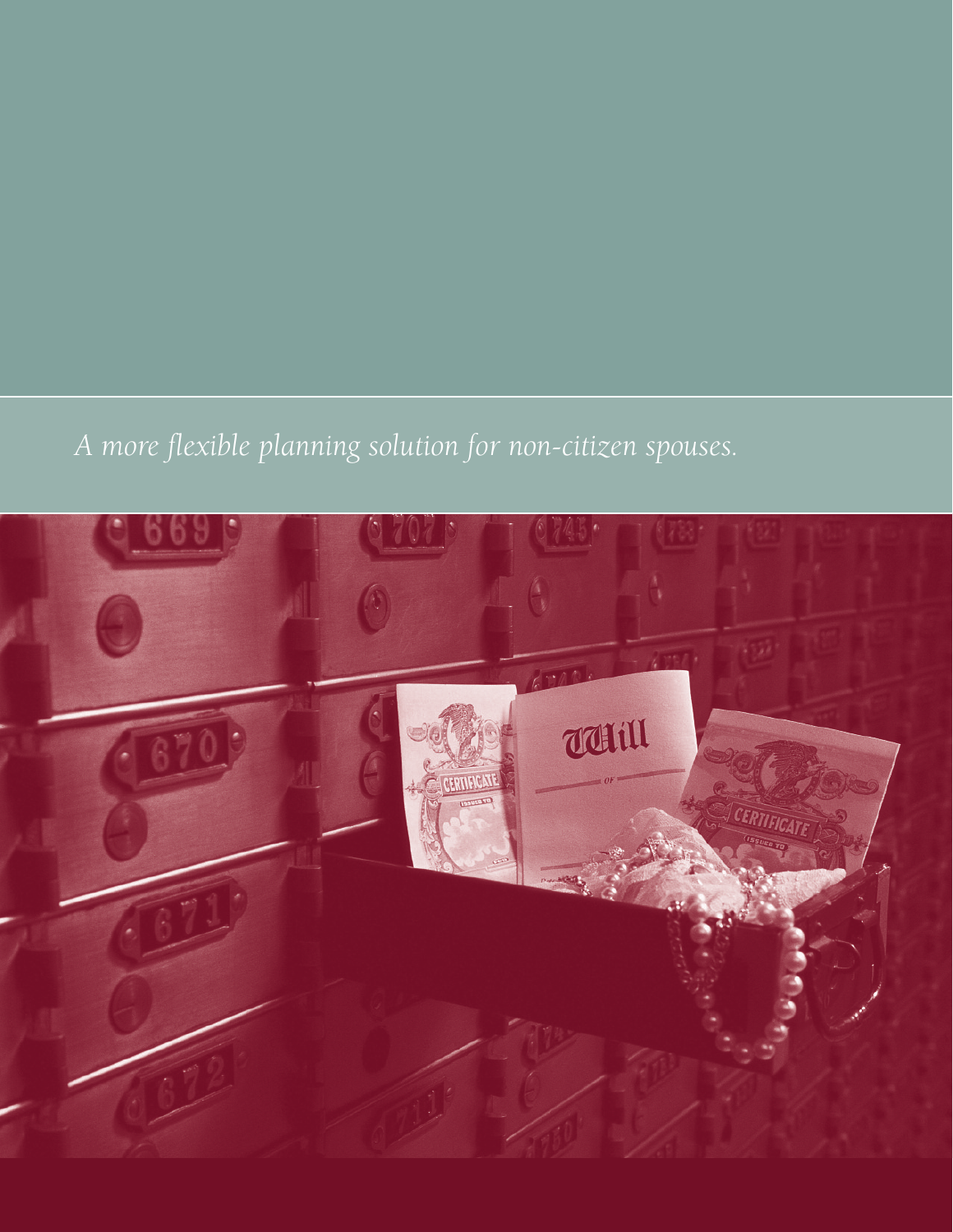**Planning for Non-citizen Spouses.** It is important to remember that the citizenship of the spouse who is the beneficiary of the marital trust makes a difference for tax planning purposes, not the citizenship of the donor spouse. For example, in a situation where a husband is a U.S. citizen and a wife is not a U.S. citizen, the husband's will or living trust should contain QDOT provisions, whereas the wife's will or living trust can provide for a typical marital trust, known as Qualified Terminable Interest Property Trust, or QTIP Trust.4

**QDOT Requirements.** The QDOT must have at least one U.S. trustee (a U.S. individual or corporation), and must also satisfy the general marital deduction requirements of U.S. estate tax law under Section 2056 of the tax code. Income distributions to the surviving spouse from the QDOT trust will *not* be subject to estate tax, but distributions of principal to the surviving spouse *will* be subject to estate tax, unless the distributions are made on account of hardship. In some cases, if a non-citizen couple is preparing their estate plan and they are planning to become U.S. citizens in the near future, they may not need to have QDOT provisions in their living trusts; if they die before they actually become U.S. citizens, their executor can elect post-mortem for their marital trusts to qualify as QDOTs.

#### **OTHER PLANNING CONSIDERATIONS FOR NON-CITIZEN SPOUSES**

**Jointly Owned Property.** For U.S. citizens, when the first spouse dies, the estate will generally only include 50% of jointly owned property. However, for non-citizen spouses, the entire value of a joint interest will be included in the estate of the first spouse to die, reduced by contributions which the estate can prove were supplied by the surviving spouse. As a result, it may be a good idea to "undo" joint ownership of assets during both spouses' lives, if it is expected that they will have a taxable estate.

**Retirement Assets.** Since assets passing to a non-citizen surviving spouse will only receive the marital deduction if they are included in a QDOT, one of the best options for a non-citizen surviving spouse who receives qualified plan assets or IRA assets is to rollover the plan benefits into an IRA-QDOT. The IRA-QDOT will allow the surviving spouse to continue deferring income tax on the retirement assets that remain in the IRA and receive income from the IRA estate tax free. However, principal distributions to the surviving spouse will be subject to both estate and income tax, as with a standard QDOT.

### Single Life Spousal Access Trust: A Life Insurance Alternative for Non-Citizens

Since the unlimited marital deduction is not generally available for non-citizen spouses (and a QDOT provides only a partial marital deduction), a Single Life Spousal Access Trust can provide many of the benefits of a marital trust, but can be simpler and more tax efficient than a QDOT in some cases. A QDOT requires complicated drafting in the trust document as well as additional trustee and security requirements and estate tax on the principal distributions. A Spousal Access Trust can provide liquidity for the benefit of a non-citizen spouse and can be drafted and administered the same way for non-citizens as it is for U.S. cititzens. A Single Life Spousal Access Trust funded with a life insurance policy can also provide supplemental income for a non-citizen spouse, while keeping all of the trust assets outside of the taxable estate.

#### **WHAT IS A SPOUSAL ACCESS TRUST?**

A Spousal Access Trust is a type of Irrevocable Life Insurance Trust (ILIT) that enables the spouse of the grantor to receive distributions from the trust during his/her lifetime. Married couples often create ILITs to replace income in the event of an untimely death, pay estate taxes and other expenses of estate administration, and to equalize inheritances among their children. An ILIT cannot be revoked, altered, or amended by the grantor (i.e., the party creating the ILIT) after it is created, and the trust typically names the children of the grantor(s), and in some cases the grandchildren of the grantor(s), as the beneficiaries of the trust. A Spousal Access Trust names the spouse of the grantor, in addition to the children of the grantor, as a trust beneficiary. As long as the trust is drafted and administered correctly, all of the trust assets will be kept outside of the taxable estate. A variable life insurance policy, which has the potential for high cash value accumulation during the insured's lifetime, can be an ideal choice for funding a Spousal Access Trust.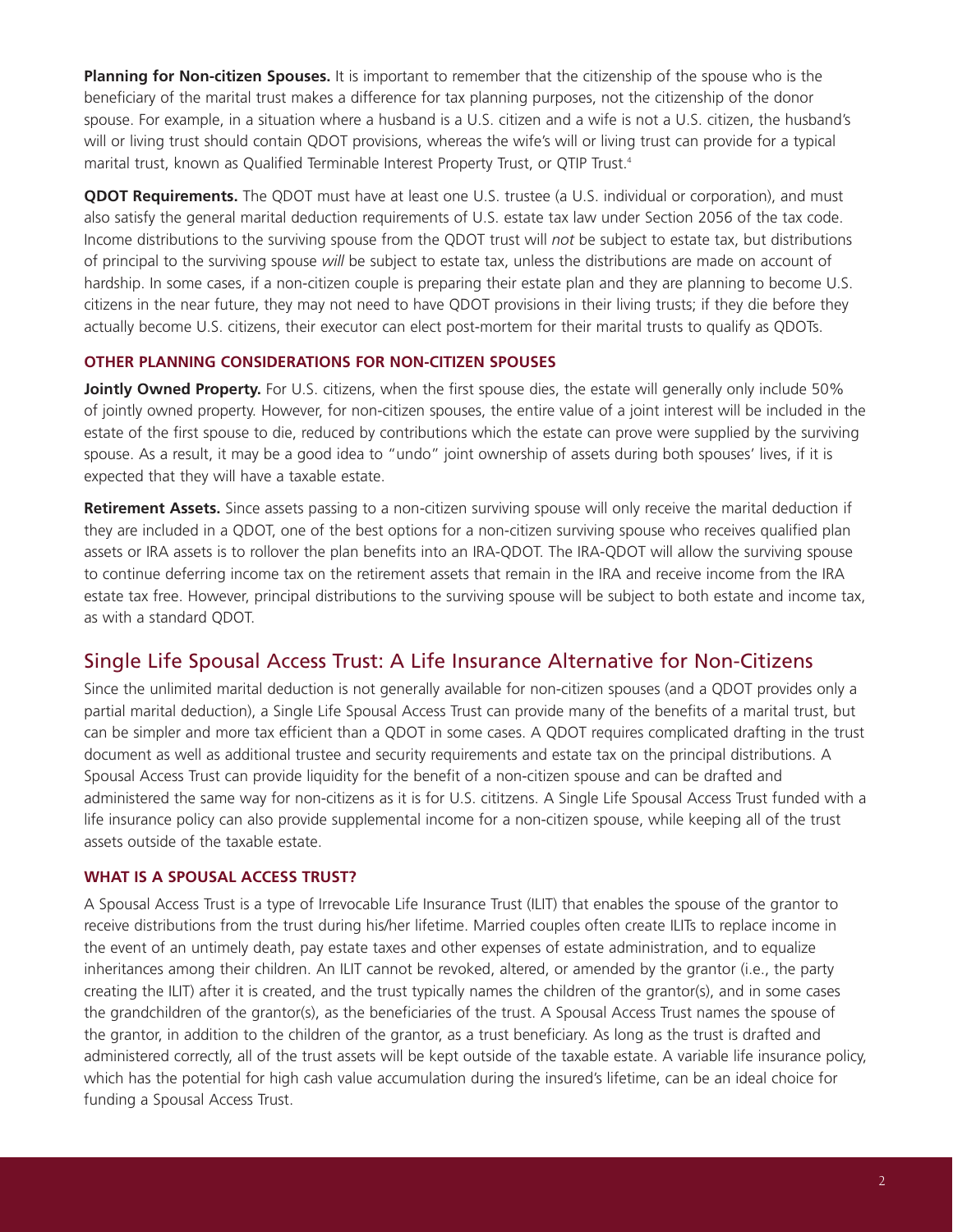#### **HOW DOES A SPOUSAL ACCESS TRUST WORK?**

Each person is allowed to make annual exclusion gifts up to \$13,000 per person each year without having to pay gift taxes. The grantor of the trust will make annual exclusion gifts each year to the trust and can also use the \$5,000,000 gift exemption, if necessary. The trustee of the Spousal Access Trust will use the gifts to purchase a life insurance policy on the grantor's life. The trust, as the owner and beneficiary of the policy, will receive the policy death benefit free of estate and income taxes, and the policy cash value will grow inside the trust during the grantor's life.<sup>5</sup> The trust document will typically provide that distributions can be made from the trust to the grantor's spouse and children, usually for health, education, maintenance and support.

#### **BENEFITS**

- The trust will receive the death benefit free from income and estate taxes.
- An irrevocable trust can protect assets from creditors and protect the family's privacy.<sup>6</sup>
- When gifts are used to purchase life insurance, lifetime giving can increase the amount of money left for the heirs.
- A Spousal Access Trust allows distributions to the grantor's spouse and children during his/her lifetime, allowing access to the policy cash value.
- The trustee can make distributions to provide supplemental retirement income for the grantor's spouse via policy loans and withdrawals.

#### **CONSIDERATIONS**

- Transfers of assets to an ILIT are irrevocable, and may only be used for the benefit of the trust beneficiaries.
- Taking policy loans and withdrawals from a life insurance policy during the insured's lifetime can reduce the available death benefit and cash value, and may cause the policy to lapse. Cash value available for loans and withdrawals may be more or less than the amount originally invested, and lapse or surrender of a policy with a loan may cause the recognition of taxable income.
- Variable universal life insurance has annual fees and expenses associated with it in addition to life insurance related charges (which differ with the product chosen), including surrender charges and investment management fees. Variable universal life insurance products are long-term contracts and are sold by prospectus. They are subject to market risk due to the underlying sub-accounts, and are unsuitable as a short-term savings vehicle. The primary purpose of variable universal life insurance is to provide lifetime protection against economic loss due to the death of the insured person. Cash values are not guaranteed if the client is invested in the investment accounts. There are risks associated with each investment option, and the policy may lose value.
- Policies classified as modified endowment contracts may be subject to tax when a loan or withdrawal is made. A federal tax penalty of 10% may also apply if the loan or withdrawal is taken prior to age 591 ⁄2 from a modified endowment contract.
- Life insurance death benefit proceeds are generally excludable from the beneficiary's gross income for income tax purposes. There are a few exceptions such as when a life insurance policy has been transferred for valuable consideration.
- Gifts to the trust may qualify as annual exclusion gifts if they are present interest gifts (gifts in which the donee has all immediate rights to use, possession and enjoyment, including income). The beneficiary should have Crummey rights over the gift, allowing them to demand within a specified period that the trustee transfer their share of the gift.
- If both members of a married couple are each creating Single Life Spousal Access Trusts, they should take care to avoid possible application of the reciprocal trust doctrine, which was developed to prevent tax avoidance. If the courts determine that the grantors created related trusts in exchange, the trust will be includable as part of the estate of its beneficiary.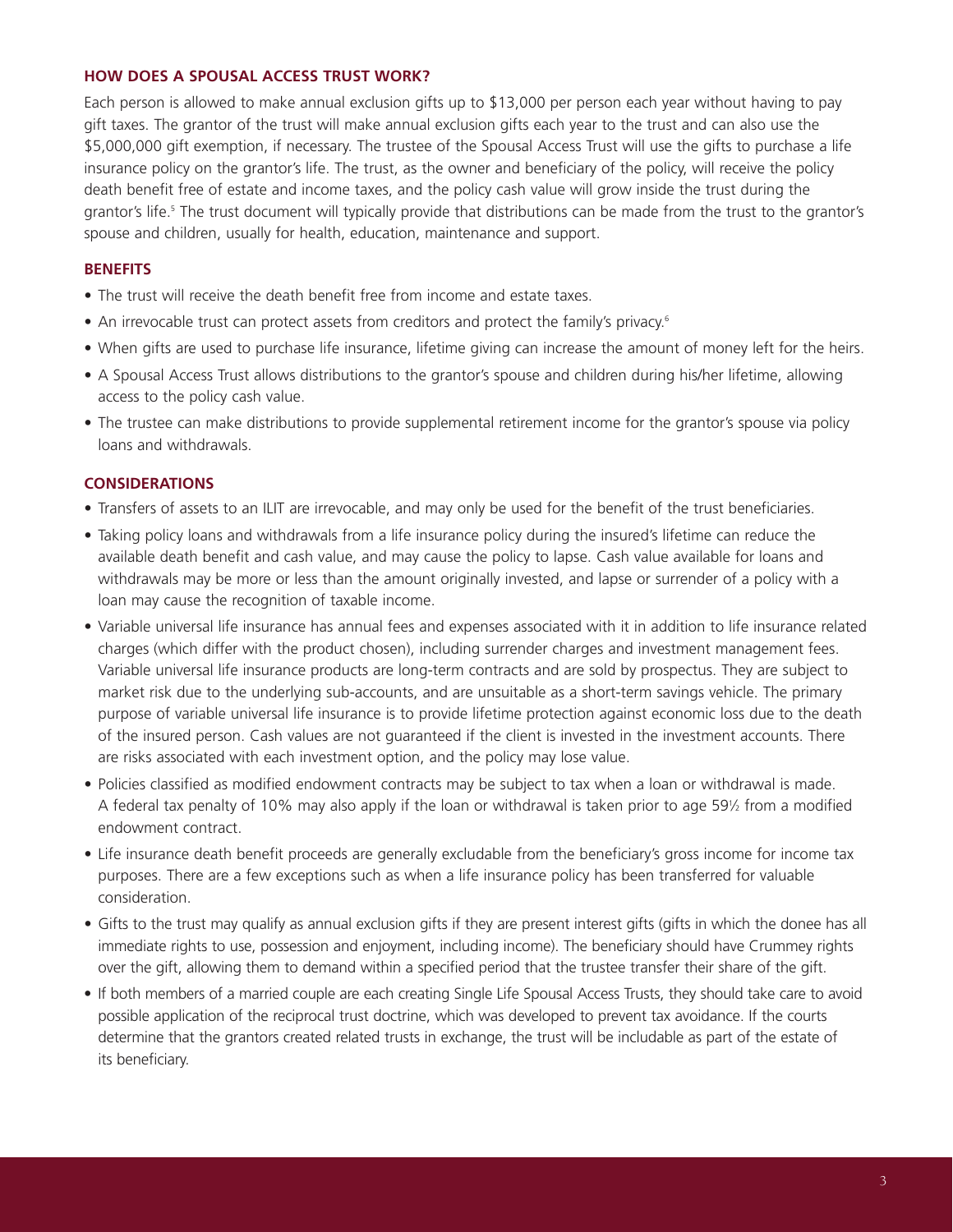#### **CASE STUDY:** ROBERT JACKSON AND ANNA ARISTONDO

Robert Jackson and Anna Aristondo, both age 45, have settled in Michigan with their family and a growing business. Although Robert is an American citizen, Anna is a Spanish citizen and is not planning to change her citizenship. Robert would like to be able to provide for Anna and their three children after his death, and would also like to supplement their retirement income during his life. For Robert, the Spousal Access Trust can provide a solution to his dilemma. Robert can make annual exclusion gifts of \$29,188 a year to a Spousal Access Trust. The trust will purchase a \$1,000,000 Protection VUL policy on Robert's life (Non Smoker, Preferred Risk), and will fund the policy with a \$29,188 premium for 10 years. Anna will be the trustee during her life. In her estate plan, Anna can establish a typical marital trust (QTIP trust) for the benefit of Robert, and if necessary, they can also consider purchasing a survivorship life insurance policy for additional liquidity.

If anything should happen to Robert today, Anna and the children will be protected by the death benefit. However, during Robert's lifetime, the trustee could also make distributions to Anna and the children for their health, education, maintenance and support, and may use the policy cash value for this purpose. By the time Robert retires in 20 years at age 65, the policy's cash value is projected to be \$603,130. Based on current projections, the policy would remain in force until Robert attains age 100. The illustrated amount assumes the payment of an annual premium of \$29,188 for 10 years, a growth rate of 7.46% net of investment fees and current charges.

| <b>YEAR</b> | <b>ANNUAL</b><br><b>GIFT</b> | <b>ANNUAL</b><br><b>PREMIUM</b> | <b>NET CASH SURRENDER</b><br><b>VALUE (7.46% NET</b><br><b>GROWTH RATE)</b> | <b>NET DEATH BENEFIT</b><br>(OPTION 2) |
|-------------|------------------------------|---------------------------------|-----------------------------------------------------------------------------|----------------------------------------|
|             | \$29,188                     | \$29,188                        | \$13,303                                                                    | \$1,025,303                            |
| 10          | \$29,188                     | \$29,188                        | \$344,929                                                                   | \$1,345,229                            |
| 20          | \$0                          | \$0                             | \$603,130                                                                   | \$1,603,130                            |
| 30          | \$0                          | \$0                             | \$1,093,286                                                                 | \$2,093,286                            |
| 40          | \$0                          | \$0                             | \$1,974,775                                                                 | \$2,974,775                            |

This is a supplemental illustration authorized for distribution only when preceded or accompanied by a basic illustration and appropriate prospectuses. The data shown is taken from the accompanying illustration, the purpose of which is to show how the performance of the underlying investment accounts could affect the policy cash value and death benefit. It assumes a hypothetical rate of return and/or current interest crediting rate and may not be used to project or predict investment results. Unless indicated otherwise, these values are not guaranteed.

This material is authorized for distribution only when preceded or accompanied by the appropriate client guide, product and fund prospectuses. The prospectuses contain complete details on investment objectives, risks, fees, charges and expenses as well as other information about the investment company. Please read the prospectuses carefully containing this and other information on the product and the underlying portfolios and consider these factors carefully before investing. This material is not intended as investment advice.

#### **SUMMARY**

While the QDOT exists as an option for married couples in which one or both members is not a U.S. citizen, a Spousal Access Trust is an alternative that can provide greater flexibility and liquidity, as well as the estate and income tax benefits of a traditional ILIT. A Spousal Access Trust can be used for couples where only one member is a U.S. citizen or in situations where both members of the couple are non-citizens. A Spousal Access trust can also provide non-tax benefits, such as creditor protection for the beneficiaries and professional management of trust assets. Variable life insurance products, with the potential for high cash value accumulation inside of the policy, can be an excellent choice for funding a Spousal Access Trust. Our JH Solutions software can provide a comprehensive client presentation for demonstrating the benefits of a Spousal Access Trust.